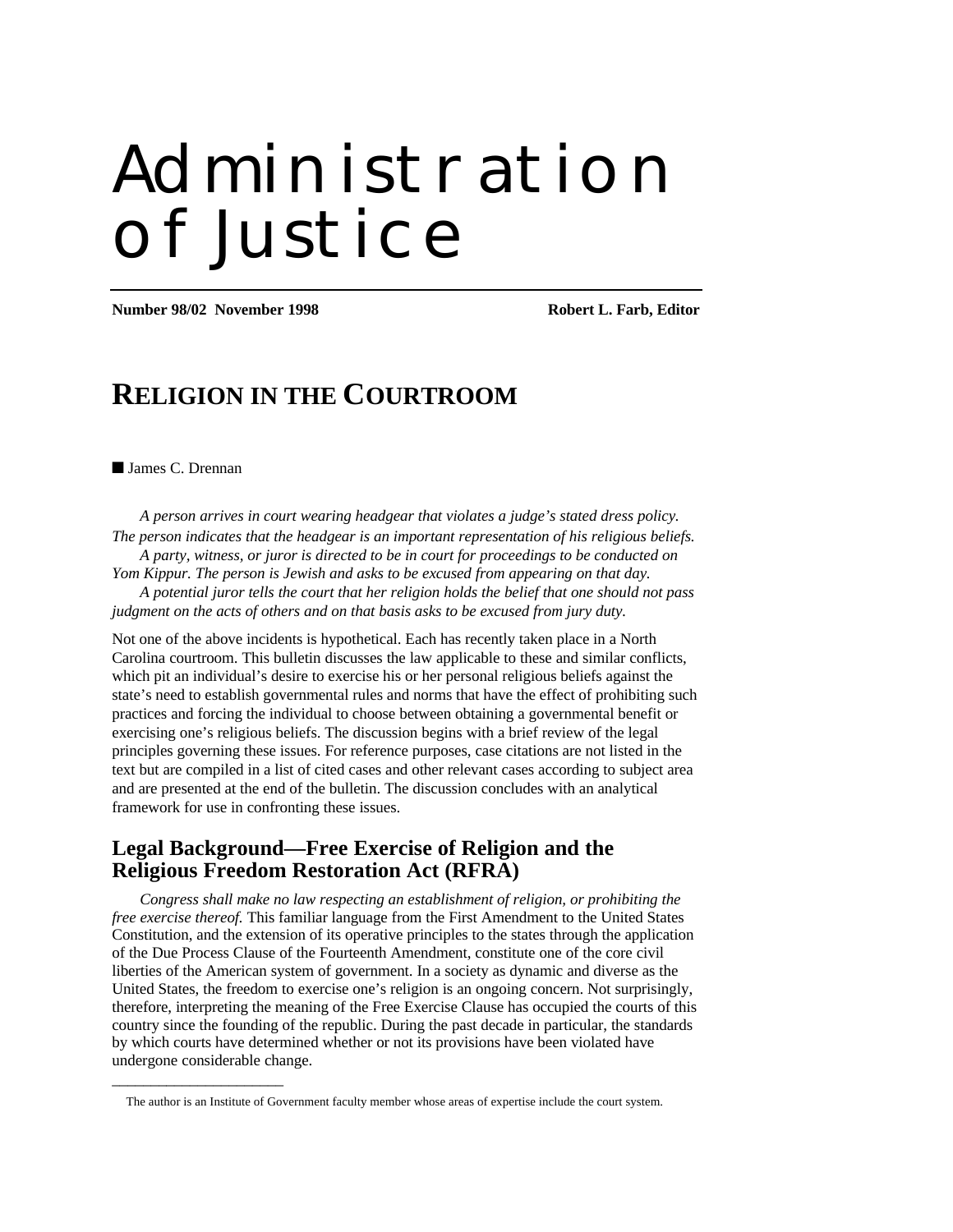#### **Pre-1990 Law**

The leading case in this area prior to 1990 was *Sherbert v. Verner* (1963). Sherbert, a member of the Seventh-Day Adventist church, was fired from her job because she refused to work on Saturday, in accordance with her religious beliefs. She sought unemployment benefits and was denied, although at that time the state of South Carolina provided protection for those who chose not to work on Sunday for religious reasons. The United States Supreme Court held that the state had violated Sherbert's right to the free exercise of religion by conditioning her eligibility for benefits on actions that conflicted with her religious beliefs. It articulated two different tests. First, if the purpose or object of an action is to regulate a religious belief, it is invalid unless it can be justified by a compelling state interest and is narrowly tailored to advance that governmental interest. [See also *Church of Lukumi Babalu Aye v. Hialeah* (1993), in which a statute prohibiting animal sacrifice that apparently was aimed at this particular church was invalidated.] The compelling state interest standard is difficult for governments to meet, but it is the law and has been met in some cases. See, for example, *State v. Massey* (1949), in which the North Carolina Supreme Court upheld state laws prohibiting snake handling, ruling that the compelling state interest test had been met.

The second test articulated in *Sherbert* is more relevant to the judicial context. It applied the same compelling interest standard of review to governmental actions of general applicability (i.e., not aimed at religious practices and applicable to other nonreligious practices) that substantially burdened religious activity motivated by sincere religious beliefs. It was this test that the state failed to meet in *Sherbert*.

#### *Oregon v. Smith*

The rule established in *Sherbert* was revisited in 1990 in *Oregon v. Smith*, also an unemployment compensation case. It involved two members of the Native American Church who had been discharged from their jobs in a drug rehabilitation center after they had tested positive for peyote, a controlled substance that serves a sacramental function in their church. Smith, one of the two discharged employees, applied for unemployment benefits and was denied on the basis that his use of a controlled substance constituted "misconduct." Smith claimed a First Amendment right to consume peyote based on its sacramental use in his church. Declining to apply the test articulated in *Sherbert*, which it distinguished as a case dealing with

the applicability of individualized exemptions to the rules governing the distribution of unemployment benefits, the Supreme Court treated *Smith* as a case involving a general prohibition, and it articulated a different standard to control the review of such cases: The First Amendment is not offended if prohibiting or burdening the exercise of religion is not the object of the regulation but is an incidental effect of a generally applicable and otherwise valid government policy or practice. The state is not required to show that it has a compelling interest in the regulation, but presumably it must show that the action taken is rationally related to a valid governmental interest, which is required to support any governmental action.

#### **RFRA**

In response to *Smith*, Congress in 1993 passed the Religious Freedom Restoration Act (RFRA), 42 U.S.C. §§ 2000bb to 2000bb-4 (1994). As enacted, the law prohibited a government (including state and local governments) from substantially burdening a person's exercise of religion, even if the burden resulted from a rule of general applicability, unless the government could demonstrate that the burden furthered a compelling governmental interest and was the least restrictive means of doing so. In essence, the act applied the compelling interest standard enunciated in *Sherbert* to all actions of government that act as burdens on the free exercise of religion.

The RFRA had an immediate impact, including a significant increase in litigation by a wide variety of litigants. Some of the most prominent and widely reported examples included prisoners alleging that prison policies made them unable to practice their religion and churches suing over land-use restrictions. In addition, courts were required to accommodate religious practices in new and different circumstances.

#### *Boerne v. Flores*

After a church in Boerne, Texas, was denied the necessary permits to proceed with a planned expansion because it was inconsistent with the city's historic district ordinance, the church sued under the RFRA. In the resulting suit, the city alleged that the RFRA was unconstitutional, and the Supreme Court agreed, invalidating the act as an attempt by Congress to reverse an earlier decision of the Court. It was not, as supporters in Congress and the Justice Department had suggested, a remedial measure taken by Congress to assist in the enforcement of the Fourteenth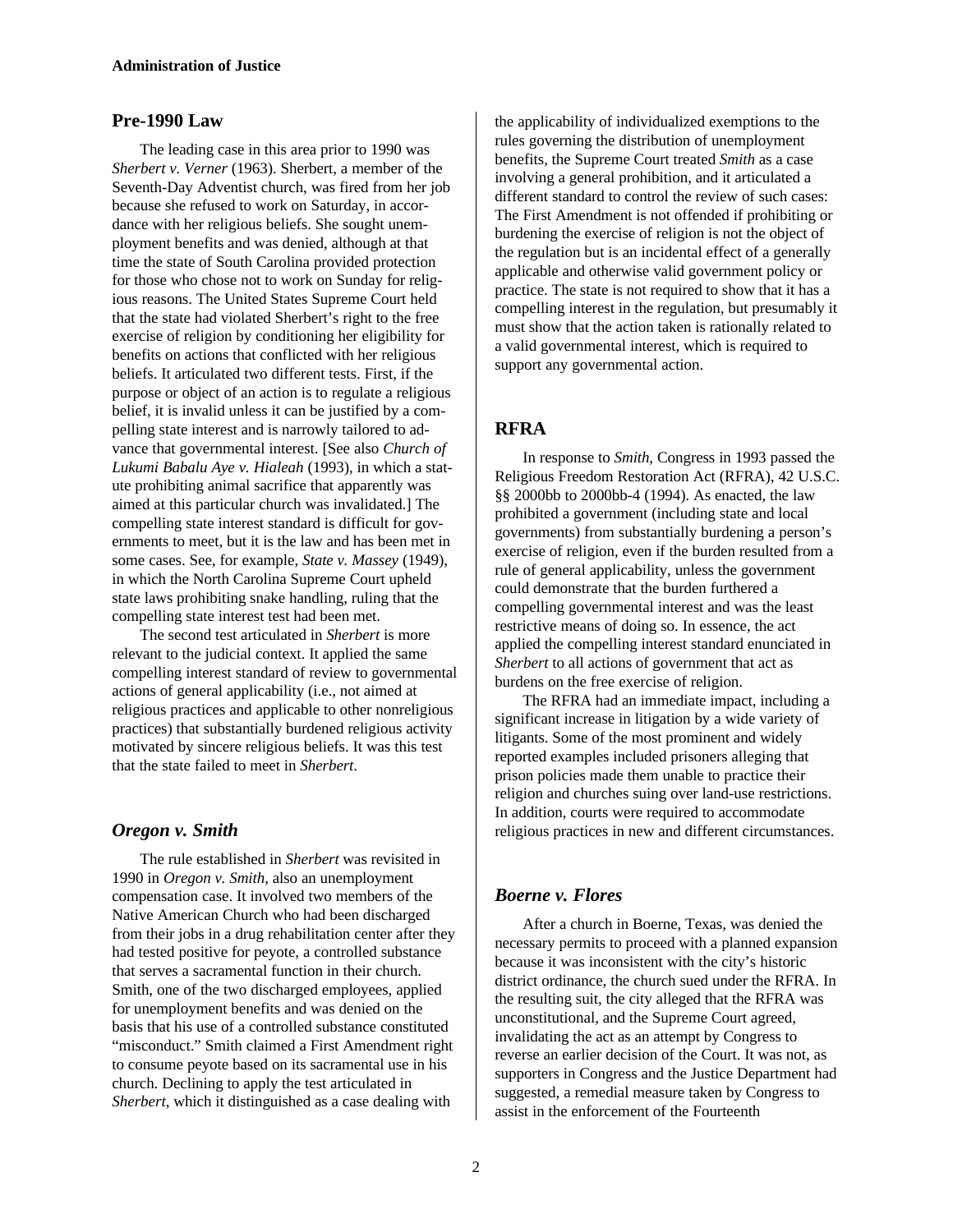Amendment. In the wake of *Boerne*, the RFRA is no longer enforceable against state or local governmental action.

What has been the effect of the invalidation of the RFRA? Because the basis of the *Boerne* decision is that Congress cannot impose its construction of the meaning of the religious freedom's clauses on the activities of state and local government, cases that preceded the enactment of the RFRA provide the best indication of the limits of a citizen's right to the free exercise of religion. For the kinds of activities with which the courts are confronted, *Smith* remains the leading case, but because the Court distinguished *Smith* from *Sherbert* rather than overruling it, the two rulings remain in tension.

This tension is caused by the potential application of two different tests in cases dealing with essentially the same action: a request by a citizen to be exempted from a government rule that interferes with religious practice. If a court finds the rule in question to be a neutral, generally applicable law and follows *Smith*, the test that is applied is relatively easy for the government to meet, regardless of the degree of burden imposed on the religious activity. However, if a court finds that the case involves a situation in which "the state has in place a system of individual exemptions," the state may not "refuse to extend that system to cases of 'religious hardship' without compelling reason" (*Smith*, 494 U.S. 872, 884). That standard, enunciated in *Sherbert*, is fairly difficult for the state to meet. One may plausibly argue for either test, depending on how the issue is framed, and indeed, in its opinions the Court continues to debate the relationship between the two tests.

Although the majority opinion in *Smith* does not specify the extent to which *Sherbert* retains vitality, it seems probable that the current majority on the Court will construe *Sherbert* narrowly, perhaps limiting it to the issue of determining unemployment benefits. If the Court extends *Sherbert* to other contexts, it is likely that unless the exemption procedure is formalized and entails substantial procedural provisions to ensure that facts are fully developed, the Court's focus will be on whether the policy or rule at issue is generally applicable and neutral.

The only major free exercise case since *Smith* is *Church of Lukumi Babalu Aye v. Hialeah* (1993). As previously noted, the statute in that case was found not to be neutral or generally applicable but rather aimed at the plaintiff church's religious practice of animal sacrifice. In that context, even under *Smith*, the compelling interest standard applies.

## **Legal Background—Establishment of Religion**

The other religion clause in the First Amendment prohibits Congress, and now by extension via the Fourteenth Amendment the states, from taking actions respecting an establishment of religion. The traditional test used to determine whether a governmental action has violated the Establishment Clause was established most recently in *Lemon v. Kurtzman* (1961), a case dealing with aid to parochial educational programs and students. The *Lemon* test has three prongs: Does the action serve a secular purpose? Is its primary effect one that neither advances nor inhibits religion? Does it avoid an excessive entanglement by the state in the religious activity? A negative answer to any of those questions means that the challenged action constitutes an Establishment Clause violation as determined by *Lemon*.

In the 1960s major issues arising under the Establishment Clause included aid to religious education and prayer in schools, and *Lemon* was applied to those cases. The issue of prayer in court was addressed in the 1991 case *North Carolina Civil Liberties Union Legal Foundation v. Constangy*, in which the Fourth Circuit Court of Appeals ruled that a North Carolina judge's practice of opening state trial court sessions with a prayer could not pass the *Lemon* test and therefore violated the Establishment Clause.

In recent years, however, other issues, such as the display of religious symbols by governments, have received more of the Supreme Court's attention. These more recent cases have not always used the threepronged test delineated in *Lemon*. In *Capitol Square Review and Advisory Board v. Pinette* (1995), which dealt with the display of a cross on the statehouse grounds in Columbus, Ohio, the Court focused on the particular question of whether the action taken had the effect of "endorsing" religion. Justice Antonin Scalia, writing for the Court, indicated that the *Lemon* test is applicable in cases in which the issue is whether the action taken by the government endorses religion or is alleged to discriminate in favor of private religious expression or activity.

In another variation on the *Lemon* test, if it is shown that the action taken has the effect of endorsing a particular religion or sect, that action is invalidated under the Establishment Clause, unless the state has a compelling interest in its action and has chosen the least restrictive means of achieving it. [*See* Larson v. Valente (1982) *and* Heritage Village Church and Missionary Fellowship, Inc. v. State (1980)].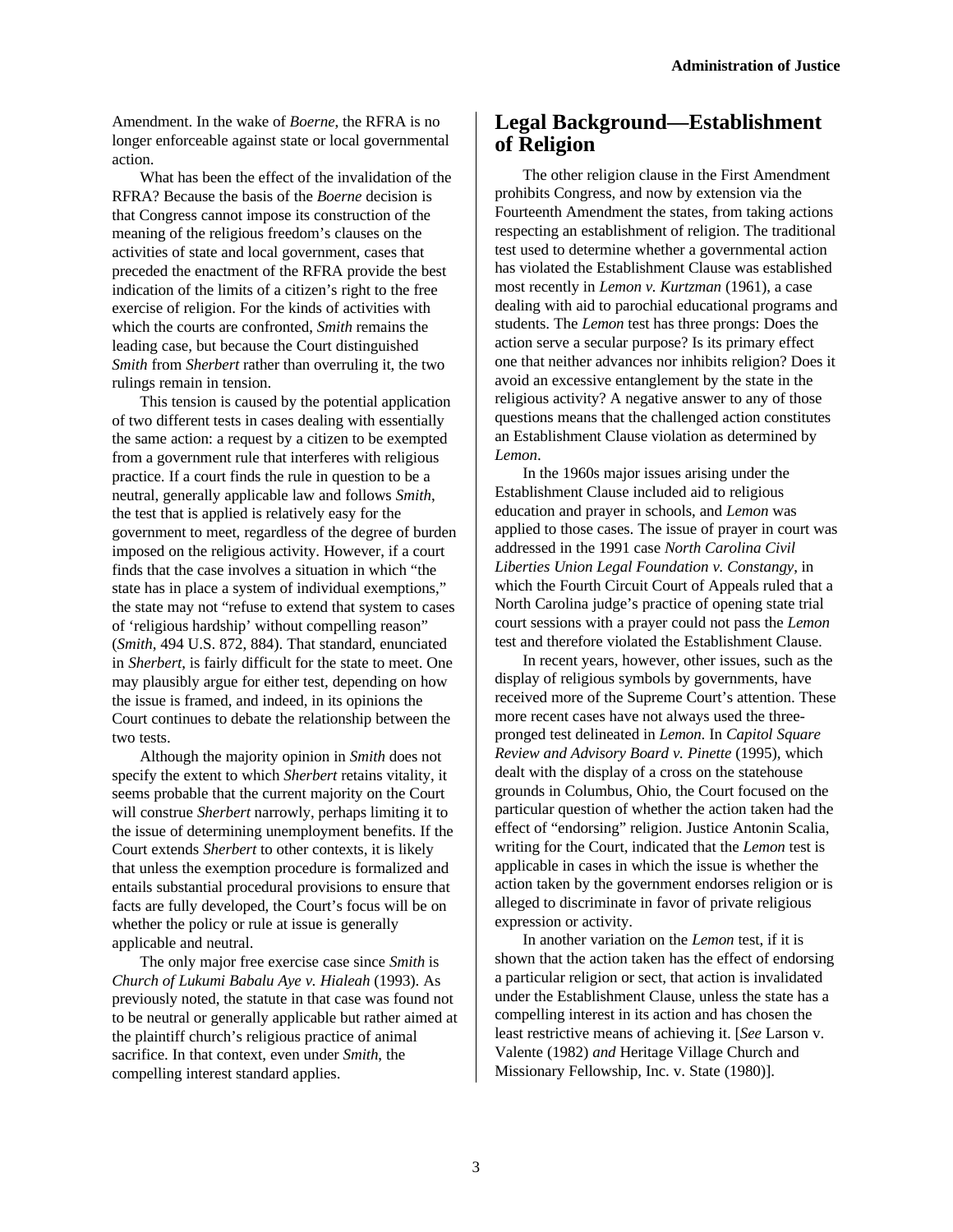## **Legal Background: What Is Religion?**

A threshold question in any assertion of the right to freely exercise one's religion is whether the conduct or belief to be asserted is *religious*, as that term is defined under the cases interpreting the First Amendment. If the practice results from a choice that is merely personal or philosophical, no free exercise issue is raised. The same is true if the religious assertion is in fact a pretext to avoid an unwanted consequence of a government action. [*See* United States v. Kuch (1968)]. The determination that an action is religious has not been easy for courts to make in cases involving religious organizations or beliefs that do not fit within the traditional understanding of religion and/or religious communities. Some guiding principles have been articulated, however.

A commonly cited test of *religion* is found in *Malnak v. Yogi* (1979). This test cites three characteristics of a religion, whether the set of practices focuses on a Supreme Being or whether the belief system inhabits a place parallel to that occupied by an orthodox belief in God. These three characteristics, described as follows, are not determinative of the issue, but courts have found them useful in making this determination: (a) the belief system addresses fundamental and ultimate issues on human existence; (b) it is comprehensive in its approach; and (c) it recognizes established, external signs, such as formal services, ceremonial functions, the existence of clergy, observation of holidays, an organizational structure and similar manifestations associated with traditional religions. The Fourth Circuit applied these tests in *Dettmer v. Landon* (1986) in holding that Wicca, a form of witchcraft, was a religion such that its adherents were accorded free exercise rights in the Virginia prison system. Its doctrines addressed fundamental issues, its coverage of human existence was comprehensive, and it had recognized ceremonies.

While this analysis can be useful, the United States Supreme Court has offered a word of caution to those government officials responsible for determining if a religion is entitled to First Amendment coverage. In *Thomas v. Review Board* (1981), the Court noted that "The determination of what is a 'religious' belief or practice is more often than not a difficult and delicate task. . . . However, the resolution of that question is not to turn upon a judicial perception of the particular belief or practice in question; religious beliefs need not be acceptable, logical, consistent or comprehensive to others in order to merit First Amendment protection" (450 U.S. 707, 714). In

*Frazee v. Illinois Department of Employment Security* (1989), for example, the Court rejected the notion that one must belong to a religious organization in order to claim protection under the First Amendment.

## **Application of Legal Principles to Court Proceedings**

#### **Dress Codes**

The dress code mentioned in the first of the three courtroom incidents described at the beginning of this bulletin applies to all who come before that particular court. It was not adopted as a pretext to prohibit religious headgear and does not have the effect of regulating only religious headgear. It also applies to baseball caps and other headgear worn to assert one's identity or opinions. The issues that arise as a result of the dress code are as follows:

- Is the person entitled under the Free Exercise Clause to be exempted from the policy?
- If not, may the person be exempted without violating the Establishment Clause by granting religious-based exemptions but not secularbased exemptions?
- Finally, if an exemption can be extended to a religious-based request, may it be extended to some but not all such requests?

The threshold question in determining which test is applicable in pursuing answers to these questions is whether the policy is neutral and generally applicable. The first issue to consider is whether the religious belief or action is the object of the regulation. In this case the answer is no; the dress code is intended to promote a respectful environment in the courtroom, not regulate religious conduct. The second issue to consider is whether the action is based on a generally applicable and otherwise valid governmental policy. In this particular case it is, as the preservation of decorum in the courtroom would constitute such a policy. If no exemptions to the policy are granted, then *Smith* clearly applies and the free exercise claim is rejected.

If exemptions are allowed, however, an additional question arises as to whether the exemption process permits "individual" exceptions that trigger *Sherbert*'s compelling interest test. In the context of a clothing policy, it seems unlikely that the *Sherbert* test would be applied because the policy itself does not involve formal procedures or fact-finding. But even if it did, the state's interest in maintaining decorum might well be found to be compelling if the potential disruption would be substantial. Thus it is unlikely that a visitor in court would be exempted from a general dress code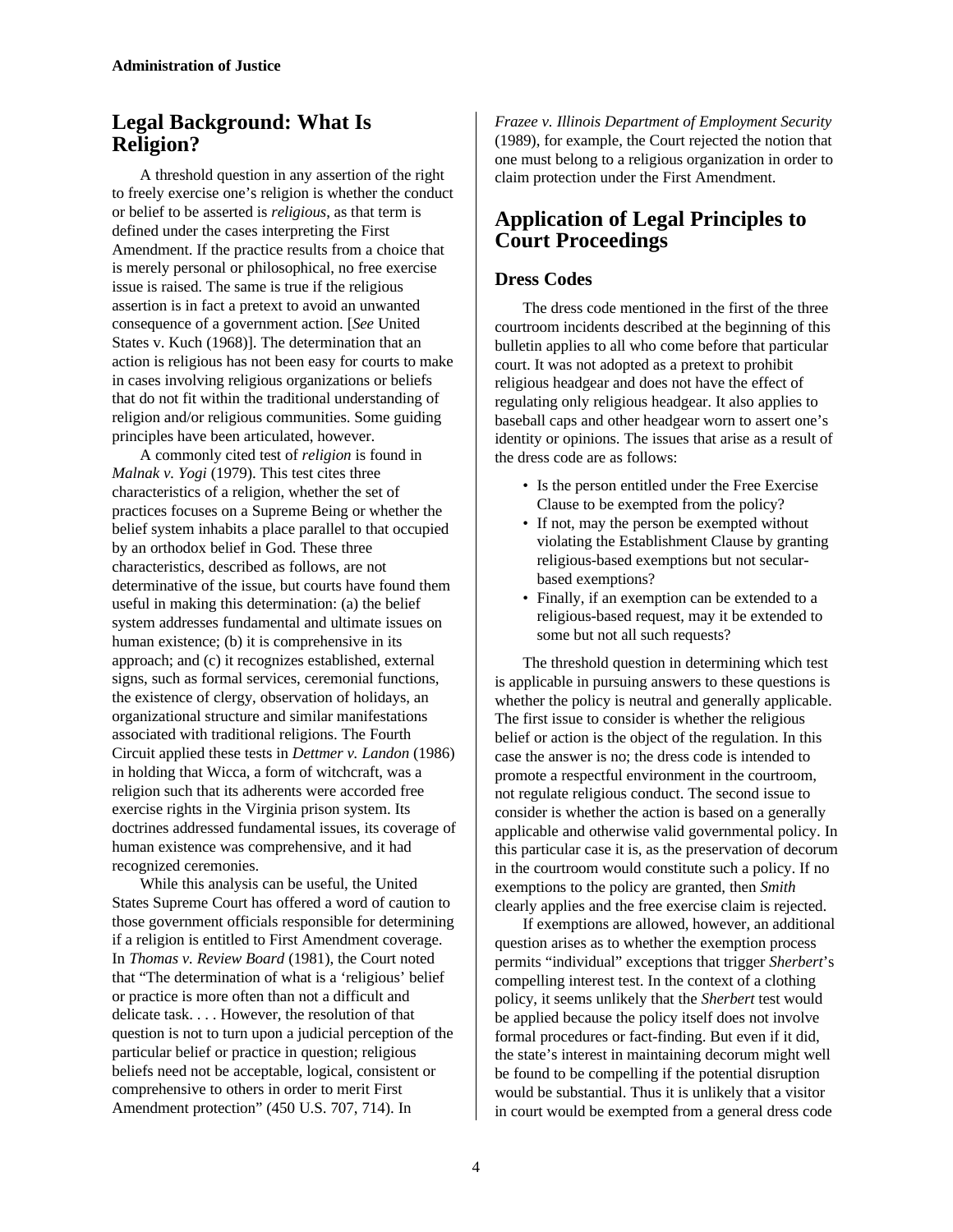on the basis of a free exercise right because the denial of an exemption in such a case would be an "incidental effect" of the application of a general policy. The dress code may force a religious person to choose between participating in a court proceeding or complying with his or her religion, but however difficult the choice, it does not violate the person's constitutional right to the free exercise of religion.

The second issue raises a different set of concerns. If certain exemptions to the dress code are granted for religious reasons, the policy itself might constitute a violation of the other prong of the First Amendment as an act respecting the establishment of religion. As previously noted, Establishment Clause cases are factspecific, and often very slight factual variations produce different results. Yet recent cases suggest that certain factors in particular are important in providing guidance. Two such factors are relevant to the courtroom: Does the state action to accommodate an expression of religion have the effect of "endorsing" a particular religious belief? Does the action force the religious belief on others? If it does not, the Establishment Clause probably has not been violated. This is likely to be the case if a judge allows a person's dress or headgear to impart a bona fide religious expression in a neutral manner that does not imply a public endorsement, preference, or disapproval of a particular religion.

Such a result finds support from the majority opinion in *Smith*. In affirming Oregon's decision to punish the use of peyote even in a religious context, Justice Scalia noted that several states had chosen to exempt such peyote use from their criminal laws and gave no indication that such an exemption was improper. The Court suggested that the political process was the proper forum for determining whether or not such exemptions are appropriate, not constitutional litigation. Scalia reaffirmed that view in his concurring opinion in *Boerne*. The Court has not elaborated further on that discussion. In particular, it has not indicated whether the authority to accommodate religious exemptions should be limited to certain government officials, such as legislators, or whether is may be exercised more broadly by administrators or judges acting in their respective spheres. But clearly there is a recognition that exemptions are appropriate in some circumstances.

The third issue raised by such a dress code is whether certain sects or religions may be preferred in the granting of exemptions. The case law suggests that any governmental action that prefers one religious group over others, or to the exclusion of others, receives a very high degree of scrutiny and absent a very compelling state interest in the granting of the

limited exemption, will violate the Establishment Clause. [*See* Larson v. Valente *and* Heritage Village Church and Missionary Fellowship, Inc. v. State.]

Such a compelling interest might be present if wearing the clothing or headgear at issue would, in context, disrupt court proceedings or provide an unfair advantage to the party. If it would, then the state's interest in conducting fair and efficient court proceedings must be weighed against the individual's interests and might well be considered compelling enough to justify a decision to allow an exemption to some religious groups and not to others. For example, in *LaRocca v. Gold* (1981), the Second Circuit ruled that it was appropriate to prohibit an attorney who also was a priest from wearing clerical garb while appearing as a trial attorney. The court distinguished this case from one involving witnesses and parties, as in those instances the negative or positive effects of a particular kind of clothing can be dealt with in jury selection or instructions. Conversely, given the continuing and constant presence of the attorney at trial, the court held that the danger of prejudice was too great to allow the clerical attire. Although *LaRocca* is considered to be a free exercise case, the analysis also seems appropriate if an establishment issue is raised by the exclusion of one form of religious attire but not others.

One final note on this issue: it may be prudent to consider adopting a policy on courtroom dress and headgear. While there are pros and cons to such a policy, having one in place before an incident arises may assist in the determination of whether the policy is neutral to religion and generally applicable. If the policy is applied to both religious and nonreligious clothing and headgear, the determination of whether the practice is aimed at religious expression will be easier to make.

#### **Religious Holidays**

The state of North Carolina's "policy" on requiring court appearances on religious holidays is stated in *In re Williams* (1967), in which the state supreme court declared that compelling witnesses, attorneys, and parties to appear on certain religious holidays promotes "the effective operation of its courts." (That policy was further enumerated in *Williams*, as the court determined that the state interest was compelling enough to force a minister to testify about communications that he claimed were protected by his right to keep religious communications confidential). In applying this generally applicable policy, judges have wide discretion in determining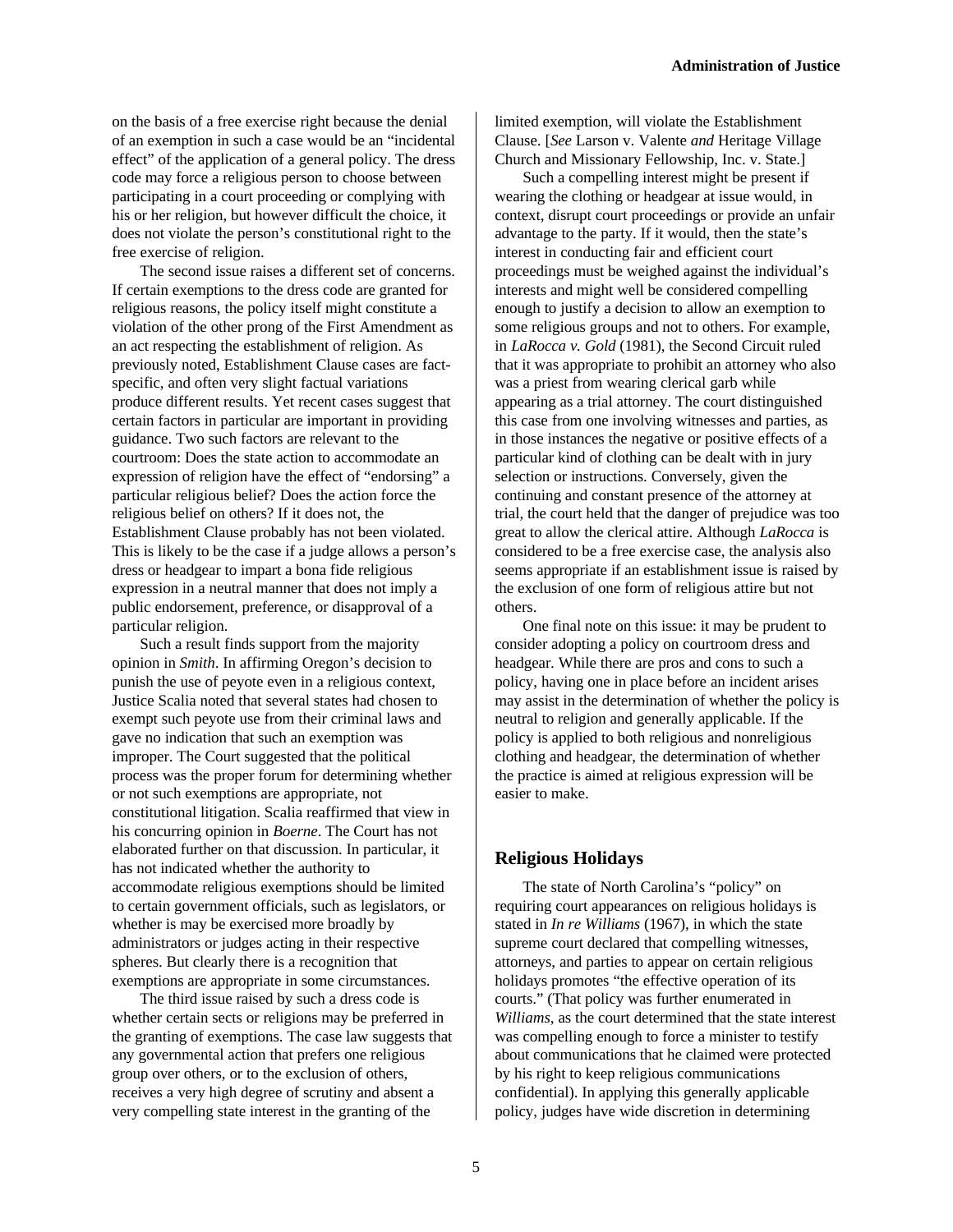when attorneys, parties, and witnesses are required to appear. Such discretion is necessary to allow for continuances and delays and to avoid scheduling problems caused by situations that have nothing to do with religion—vacations, insufficient time to prepare cases where clients have not provided adequate assistance to attorneys, personal problems, and so on. Religious conflicts simply represent another category, albeit one that could raise constitutional issues in its application.

As noted earlier, the question formulated under *Smith* is whether a policy is of general applicability and neutral with respect to religion. Absent some unusual circumstances, continuance policies, rules of procedure, local rules, and the like are likely to be found to be neutral and of general applicability. Thus the answer to the question of whether a judge must grant a religiously based request for a schedule alteration is almost certainly no, unless the policy on which it is based is aimed at religious expression. Even in the unlikely event that the decision about whether to grant an exemption is governed by *Sherbert* instead of *Smith*, it is important to note that the North Carolina Supreme Court has found that requiring a witness to appear is a compelling state interest sufficient to overcome someone's objection to testifying on the basis of religious practice.

The question of whether a judge has the authority to grant such a request, however, involves an entirely different analysis of the facts. Major Christian holidays (Good Friday, Easter, and Christmas Day) are either designated as official holidays or occur on Sunday, which is almost never a day on which court proceedings take place. Many cases have accepted the principle that Christmas Day and Sundays are to be treated as special days, apart from their significance to Christians. For example, Sunday Blue laws, which in earlier generations commonly required many businesses to close on Sunday, were validated by the United States Supreme Court in *McGowan v. Maryland* (1961) primarily on the basis of their secular benefits to society. It is also the policy of the state to observe Good Friday as a legal holiday [*see* Chapters 103-4 and 53-77.2A of the North Carolina General Statutes (hereinafter G.S.)] and to declare it to be a holiday for state employees and for the court system. That practice has been challenged in at least four other states, and those rulings are split on whether the practice constitutes an establishment of religion. [*See* Granzeier v. Middleton (1997); Cammack v. Waihee (1988); Metzl v. Leininger (1995); Koenick v. Felton (1997), *and* Freedom from Religion Foundation v. Litscher (1996).] Significantly, rulings in states where the practice has been upheld focus on the holiday's

secular benefits to society (a spring holiday, etc.) and minimize the religious significance of the day. Thus in North Carolina, the custom of not scheduling official court proceedings on days that are religiously significant to Christians is a part of the official state policy, yet in several states that also follow the practice, it has been defended in terms of its purported secular benefits.

Those in the religious minority are not afforded such treatment, and it is not uncommon for Americans whose religious beliefs are not in the majority to assert that Christianity is granted special preferences in terms of scheduling policies and practices of the government. Few would dispute that claim, yet the more difficult issue is whether the public observance of Christian holidays entitles the adherents of other religions a comparable right to observe the holy days of their religions. To date no cases have focused specifically on that issue, but the emphasis placed on the secular purposes of the Christian holidays challenged in the above-cited cases suggests that such a right does not exist, since the governmental decision not to operate on Christian holy days is based on the secular benefit to society as a whole and not on the free exercise rights of Christians. In contrast, a decision to allow individuals of minority religions to be excused from appearing in court in order to observe holy days would be an action based clearly on their interest in exercising their religion.

To return to the earlier question, if there is no such right under the Free Exercise Clause, may a judge nonetheless excuse that person in order to allow him or her to observe a nonpublic religious holiday without violating the Establishment Clause? The analysis of the dress code issue would suggest that exemptions may be allowed on the basis of religion so long as some religious groups are not singled out for preferential or negative treatment.

Even if a court is amenable to trying to resolve bona fide religious conflicts, it may nevertheless take into account related factors that bear on the court's ability to get its work done. Factors that are likely to be relevant in making such determinations include the notice given to the court of the possible conflict and the extent to which the need for the excused absence from court can be accommodated without disrupting court proceedings. See *In re Steven Jackson* (1985) for a case in which an attorney who failed to appear in court in order to observe a religious holiday was validly held in contempt for not providing adequate notice to the court of the conflict.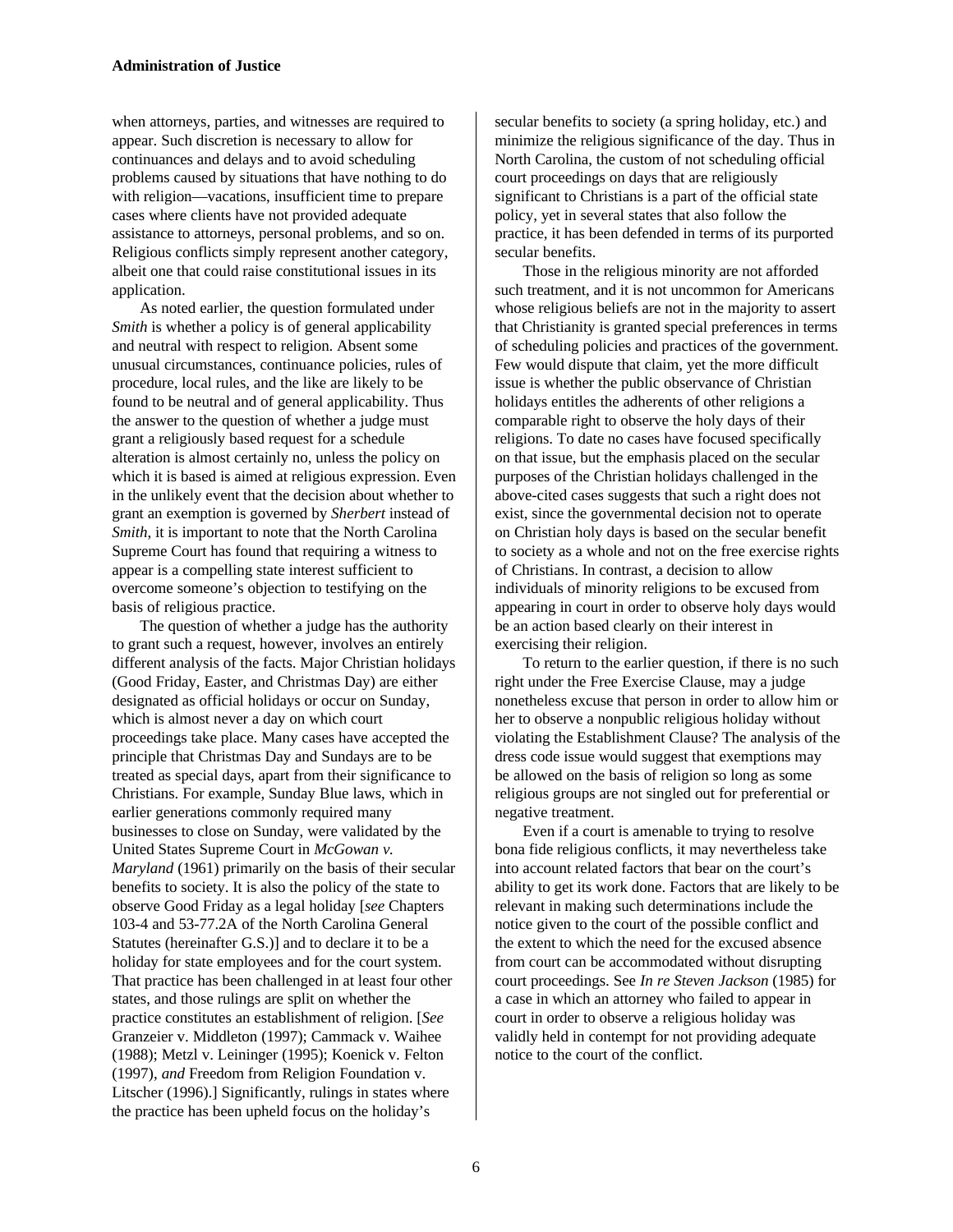#### **Jury Duty**

The last of the three courtroom situations described at the beginning of this bulletin dealt with jury service. The analysis in this situation is similar to that used in evaluating the dress code issue. Jury service, however, is regulated by state statutes that also must be followed unless invalidated by federal laws to the contrary.

For a North Carolina court faced with a citizen's request to be excused from jury duty because of a religious conflict, the analysis under *Smith* might be as follows: The government policy of universal jury service is not a practice aimed at or motivated by a desire to regulate religion in general or this particular religion. Nor is the policy's impact on religious expression anything other than an incidental effect of an otherwise valid, generally applicable governmental policy as stated by G.S. 9-6: "The General Assembly hereby declares the public policy of this state to be that jury service is the solemn obligation of all qualified citizens." Thus blanket exemptions are a violation of state law, and since nothing in federal constitutional law compels a different result, G.S. 9-6 mandates that all citizens are subject to jury duty.

This policy thus applies to anyone whose personal beliefs conflict with jury service, regardless of whether the belief is religious or secular. If someone's beliefs compel that person to take positions that are inconsistent with a juror's duty to be fair and impartial, the judge has a basis on which to find the potential juror ineligible for service. If an individual decision is based on a person's fitness to serve and not on the source of the particular beliefs that he or she might hold, the action is consistent with state law and with *Smith*.

G.S. 9-6(a) provides another wrinkle, however. It also establishes a state policy on the issue of exemptions: "excuses from the discharge of this responsibility should be granted only for reasons of compelling personal hardship or because requiring service would be contrary to the public welfare, health or safety." The statute also includes provisions directing the chief district judge to establish procedures to consider applications for excuses by those summoned and mandating that persons unqualified under G.S. 9-3 (nonresidents, persons not able to hear or understand English, persons *non compos mentis*, etc.) be excused. Some discretion is contemplated both in the language mandating a procedure to consider such individual applications and in the policy statement itself.

Is this the kind of individual exemption procedure that triggers the *Sherbert* compelling interest test to

justify denying a religious-based exemption from jury service? There is little in either *Sherbert* or *Smith* to provide guidance, other than the presumption that *Sherbert*, while not overruled, likely will be construed narrowly if the issue is litigated. If, however, the compelling interest test applies, the leading case considering whether a state has a compelling interest in having a juror serve despite religious conflicts [*In re* Jenisen (1963)] was decided in the juror's favor. That case was subsequently discussed in a manner that did not suggest disapproval by the North Carolina Supreme Court in *In re Williams*. Although that case does not specifically address the issue, it would be consistent with *Williams* to consider as one factor in determining personal hardship a bona fide conflict presented between one's religion and the duty to serve as a juror. Such a consideration would not result in a blanket exemption but would take the person's individual interest into account as well as the interest of the state in having jurors who will apply the law fairly and conscientiously.

## **Conclusion**

The difficulty in interpreting the two religious freedom clauses in the First Amendment and the tension between the two keep this a fluid area of litigation and a difficult realm in which to provide precise, predictive answers to how litigation will proceed. Nevertheless the following analytical framework may prove useful to those who confront these issues.

- Is the practice in question based on a sincerely held reliance on "religion"? If not, the religion clauses are not applicable. If so, the analysis must continue.
- Is the rule or practice that conflicts with religious exercise aimed at religious exercise? If so, the rule or practice must be justified by a compelling state interest and must use the least restrictive means to accomplish this interest ("compelling interest test").
- If the answer to the second question above is no, is the rule or practice neutral with respect to religion and generally applicable? If not, the compelling interest test applies. If so, the rule or practice needs only to have a rational connection to a valid state policy to be justified under the Free Exercise Clause.
- For a rule or practice that is neutral and generally applicable, is there a systematic procedure in place for determining individualized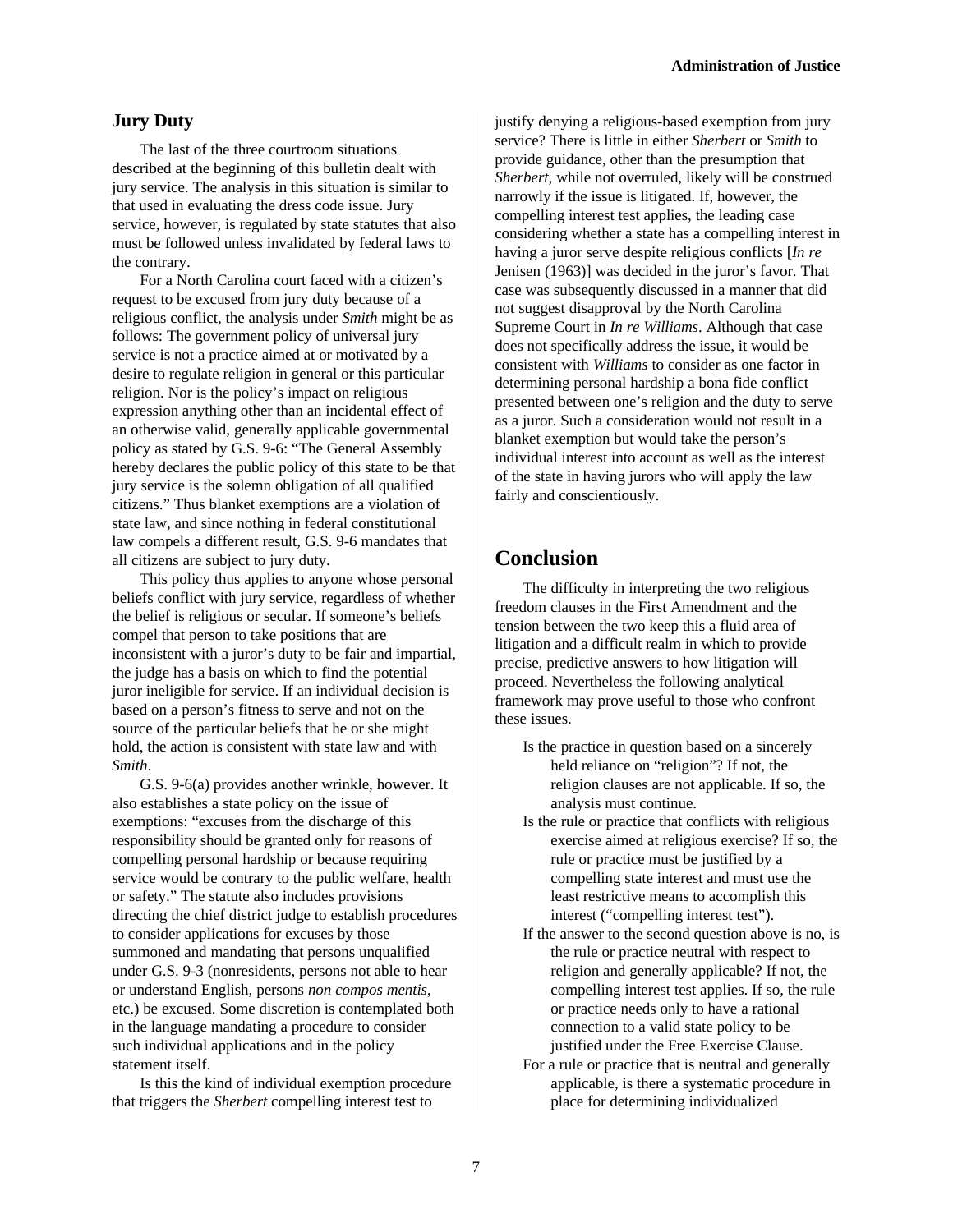exemptions to it? If so, the compelling interest test may apply to cases of religious hardship that arise. (Absent a change in the direction of the Supreme Court on this issue, instances in which the Court will find the compelling interest test to be applicable in such a situation are likely to be infrequent.)

The above analysis deals with challenges made by those seeking to engage in religious activity. Governmental action may also offend those who want to be free from official actions that express religious beliefs or have that perceived effect, and those persons may complain that such actions constitute an "establishment" of religion. While such a challenge is less likely to occur in situations where the facts are comparable to those discussed herein, court actions are sometimes challenged on this basis, and it is certainly advisable to consider the Establishment Clause when making decisions in this area. If they occur, such challenges will be decided based on some or all of the following tests:

- Does the action taken prefer one religion over others or exclude one religion? If so, it may constitute an establishment of religion and so must be justified by a compelling state interest.
- Does the action have the effect of "endorsing religion"? If so it must be justified by a compelling state interest.
- Does the action serve no secular purpose, or excessively entangle the state in religious activity, or advance or inhibit religion? If the answer to any of these questions is yes, the action constitutes an establishment of religion unless justified by a compelling state interest.

As this analytical framework suggests, there are several points at which a regulation or practice can run afoul of the religion clauses. Nonethless the following statements seem to be supported by the case law at this point:

- It is probably not required that exemptions from general rules adopted to run the courts be granted to those seeking to engage in religious activities.
- It is probable that a court may nonetheless neutrally grant such exemptions without violating the Establishment Clause.
- There is great danger in not extending the benefits of religious exemptions to all religions.
- The impact on court operations of granting a particular exemption may be considered in deciding whether to grant the exemption.

The struggle to provide the freedom to be religious and at the same time to be free from religion is a hallmark of the American experiment in popular government. In a nation with as diverse a religious community as the United States, perfect balance will never be fully achieved. It is likely to be a continuing work in progress, as the courts try to be sensitive to the rights of everyone affected by the shifting balance.

## **Cases Cited in Text and Other Relevant Cases**

#### **Free Exercise Clause**

Note: Cases cited below that were decided before *Oregon v. Smith* are relevant to the analysis, but in some cases the applicable standard of review has shifted.

- Cantwell v. Connecticut, 310 U.S. 296 (1940) (Fourteenth Amendment makes religion clauses of First Amendment applicable to states)
- Oregon v. Smith, 494 U.S. 872 (1990) (neutral, generally applicable laws do not violate Free Exercise Clause, even if religious exercise is burdened by such laws)
- Sherbert v. Verner, 374 U.S. 398 (1963) (compelling interest, balancing test required when neutral law impacts religious activity; limited by *Smith* to cases of individualized exemptions)
- Church of Lukumi Babalu Aye v. Hialeah, 508 U.S. 520 (1993) (local ordinance aimed at regulating animal sacrifice as religious practice must be justified by compelling state interest, which was not present in this case)
- *In re* Williams, 269 N.C. 68, 152 S.E.2d 317 (1967) (need for witness to testify is compelling interest sufficient to override free exercise claim by minister)
- State v. Massey 229 N.C. 734, 51 S.E.2d 179 (1949), *appeal dismissed sub nom*., Bunn v. North Carolina, 336 U.S. 942 (1949) (local ordinance prohibiting snake handling, even for religious purposes, serves compelling state interest and is constitutional)
- Bob Jones University v. United States, 461 U.S. 574 (1983) (compelling interest in enforcing government policy prohibiting race discrimination laws overrides university's exercise of its religious beliefs, which had effect of discriminating based on race; charitable tax exemption withdrawn)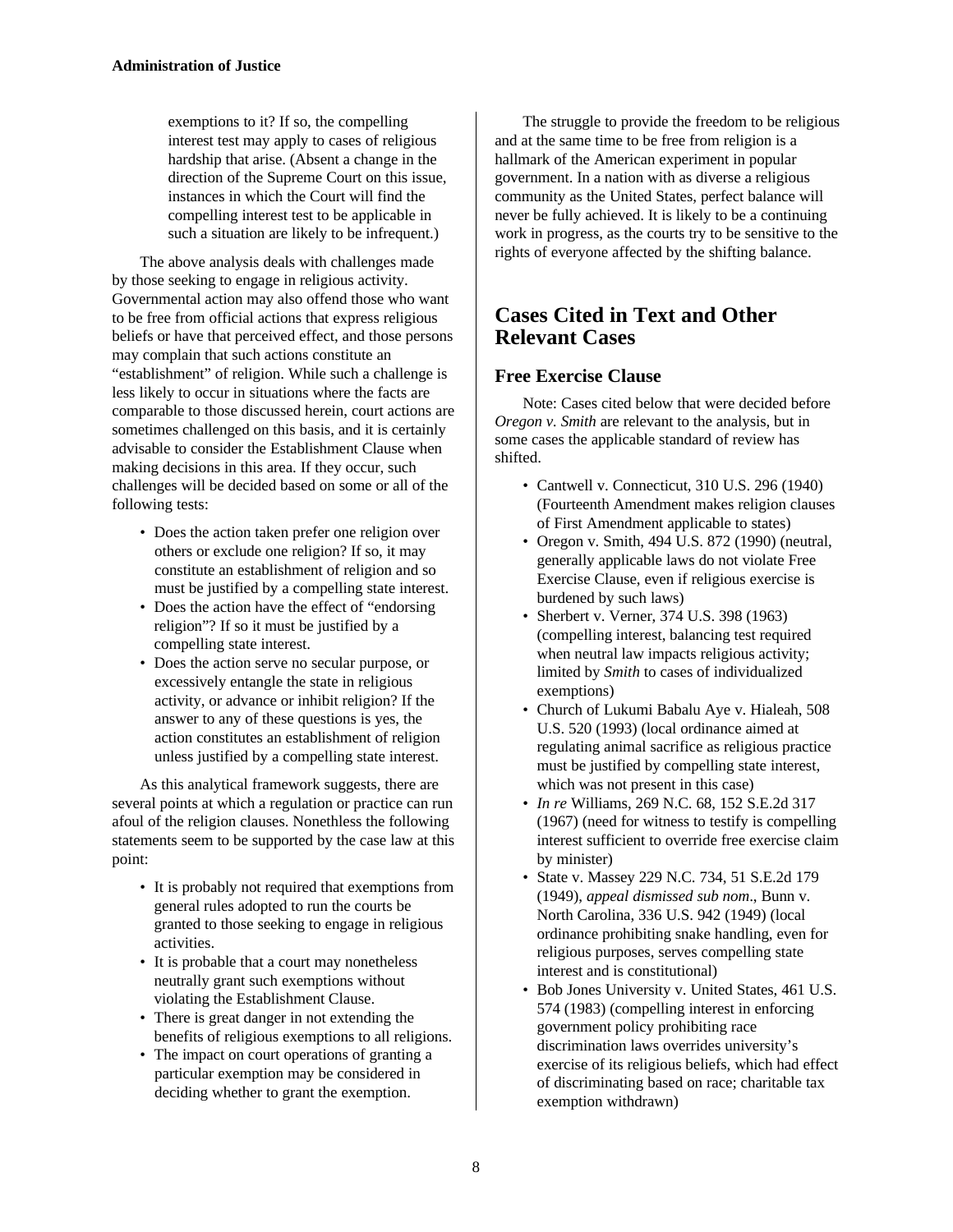• United States v. Lee, 455 U.S. 252 (1982) (compelling interest in tax enforcement overrides interest of some taxpayers to not contribute to some causes that conflict with their religious beliefs)

## **Religious Freedom Restoration Act (RFRA)**

• City of Boerne v. Flores, 117 S. Ct. 2157, 138 L. Ed. 2d 624 (1997) (RFRA unconstitutional attempt by Congress to expand meaning of Fourteenth Amendment)

## **Establishment Clause**

- McGowan v. Maryland, 366 U.S. 420 (1961) (Sunday closing laws not Establishment Clause violation; laws have secular purpose)
- Lemon v. Kurtzman, 403 U.S. 602 (1961) (established traditional three-pronged test to determine if Establishment Clause violated)
- Capitol Square Review and Advisory Board v. Pinette, 515 U.S. 753, 132 L. Ed. 2d 650 (1995) (allowing cross to be displayed by KKK on Ohio capitol square; used "endorsement" test to determine if Establishment Clause implicated)
- Heritage Village Church and Missionary Fellowship, Inc. v. State, 299 N.C. 399, 263 S.E.2d 726 (1980) (charitable solicitation ordinance that grants exemptions to some religions—those that raise funds mostly from members—but not to others violates state equivalent of Establishment Clause by preferring some religious organizations over others)
- Larson v. Valente, 456 U.S. 228 (1982) (charitable solicitation ordinance that grants exemptions to some religions—those that raise funds mostly from members—but not to others violates Establishment Clause by preferring some religious organizations over others)

## **Courtroom Prayer**

• North Carolina Civil Liberties Union Legal Foundation v. Constangy, 947 F.2d 1145 (4th Cir. 1991) (judge's practice of beginning session of court with prayer violated Establishment Clause)

## **Religious Holidays**

- Granzeier v. Middleton, 955 F. Supp. 741 (E.D. Ky. 1997) (practice of closing court on Good Friday upheld, but notice of holiday that contained religious symbols constituted establishment of religion)
- Cammack v. Waihee, 932 F.2d 765 (9th Cir. 1988) (state policy of observing Good Friday as holiday found not to violate Establishment Clause, based primarily on secular purpose of holiday)
- Metzl v. Leininger, 57 F.3d 618 (7th Cir. 1995) (in the absence of evidence of any independent secular purpose, state policy of closing schools on Good Friday found to have religious purpose; invalidated under Establishment Clause)
- Freedom from Religion Foundation v. Litscher, 920 F. Supp. 969 (W.D. Wis. 1996) (state policy declaring Good Friday as state and school holiday invalidated under Establishment Clause; religious purpose of holiday undisputed)
- Koenick v. Felton, 973 F. Supp. 80 (D. Md. 1997) (state statute establishing Good Friday as school holiday not violation of Establishment Clause; does not violate *Lemon* test because the holiday does have a secular purpose and does not coerce persons into religious activity, endorse a religion, or constitute lack of neutrality toward religion)

## **Religious Clothing**

- LaRocca v. Gold, 662 F.2d 144 (2d Cir. 1981) (attorney/priest prohibited from wearing clerical garb while appearing as attorney)
- Goldman v. Weinberger, 475 U.S. 503 (1986) (military rule prohibiting nonuniform headgear prevented officer from wearing yarmulke inside in nondisruptive context)
- *Other cases dealing with dress codes*. *In re* Palmer, 386 A.2d 1112 (R.I. 1978); Close-it Enterprises v. Weinberger, 64 A.D.2d 686 (N.Y. App. Div. 1978); McMillian v. Maryland, 265 A.2d 453 (Md. 1970); State *ex rel*. Burrell-El v. Judges, 752 S.W.2d 895 (E.D. Mo. 1988); New York v. Drucker, 418 N.Y.S.2d 744 (Crim. Ct. 1979); Tennessee v. Hodges, 695 S.W.2d 171 (Tenn. 1985)